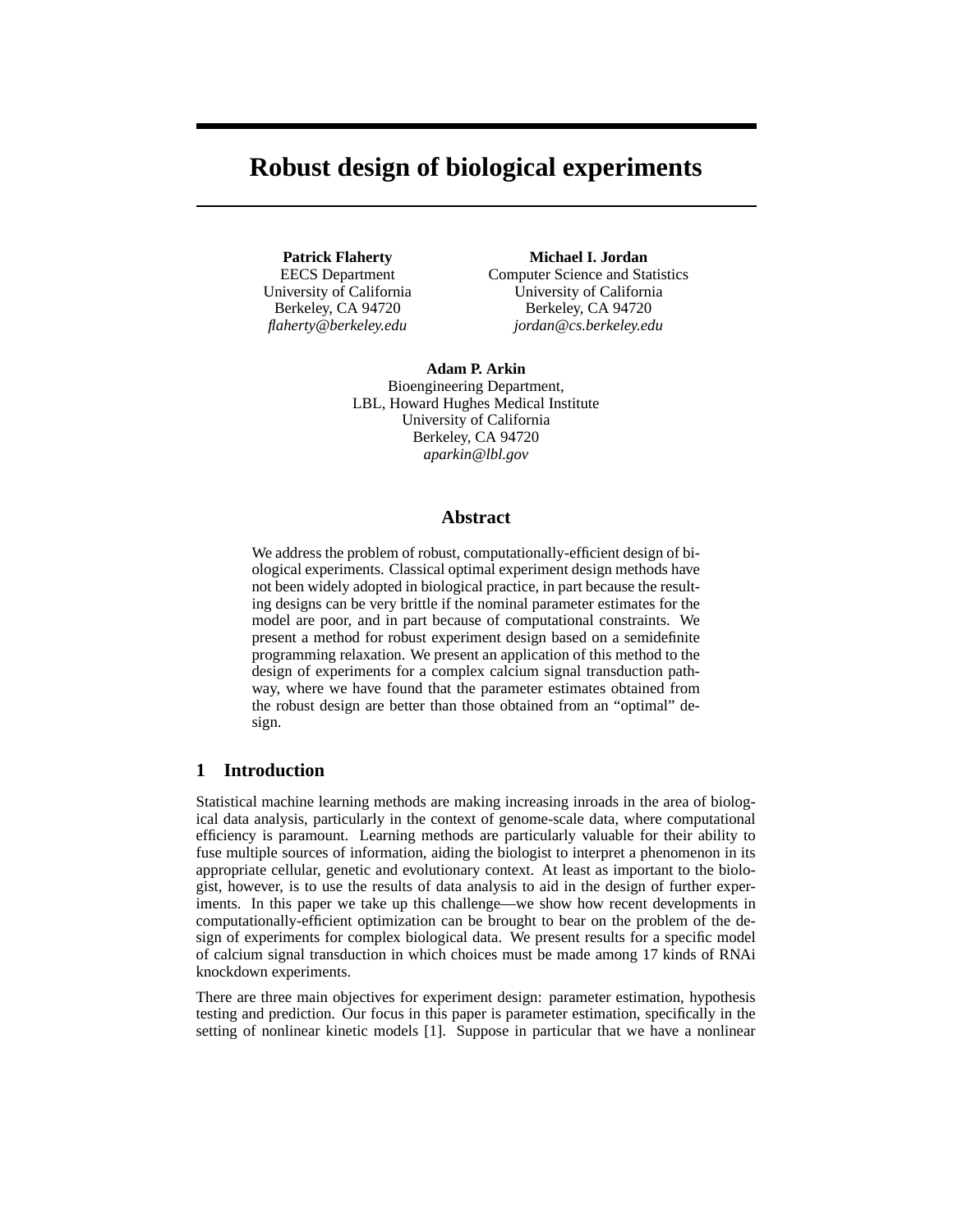model  $y = f(x, \theta) + \varepsilon, \varepsilon \sim \mathcal{N}(0, \sigma^2)$ , where  $x \in \mathcal{X}$  represents the controllable conditions of the experiment (such as dose or temperature),  $y$  is the experimental measurement and  $\theta \in \mathbb{R}^p$  is the set of parameters to be estimated. We consider a finite menu of available experiments  $\mathcal{X} = \{x_1, \ldots, x_m\}$ . Our objective is to select the best set of N experiments (with repeats) from the menu. Relaxing the problem to a continuous representation, we solve for a distribution over the design points and then multiply the weights by  $N$  at the end [2]. The experiment design is thus

$$
\xi = \left\{ \begin{array}{c} x_1, \ldots, x_m \\ w_1, \ldots, w_m \end{array} \right\}, \quad \sum_{i=1}^m w_i = 1, \quad w_i \ge 0, \forall i,
$$
 (1)

and it is our goal to select values of  $w_i$  that satisfy an experimental design criterion.

## **2 Background**

We adopt a standard least-squares framework for parameter estimation. In the nonlinear setting this is done by making a Taylor series expansion of the model about an estimate  $\theta_0$  [3]

$$
f(x,\theta) \approx f(x,\theta_0) + V(\theta - \theta_0),\tag{2}
$$

where V is the Jacobian matrix of the model; the  $i^{th}$  row of V is  $v_i^T = \frac{\partial f(x_i, \theta)}{\partial \theta}$  $\left.\frac{(x_i,\theta)}{\partial\theta}\right|_{\theta_0}.$ 

The least-squares estimate of  $\theta$  is  $\hat{\theta} = \theta_0 + (V^T W V)^{-1} V^T W (y - f(x, \theta_0))$ , where  $W =$ diag(w). The covariance matrix for the parameter estimate is  $cov(\hat{\theta}|\xi) = \sigma^2 (V^T W V)^{-1}$ , which is the inverse of the observed Fisher information matrix.

The aim of optimal experiment design methods is to minimize the covariance matrix of the parameter estimate [4, 5, 6]. There are two well-known difficulties that must be surmounted in the case of nonlinear models [6]:

- The optimal design depends on an evaluation of the derivative of the model with respect to the parameters at a particular parameter estimate. Given that our goal is parameter estimation, this involves a certain circularity.
- Simple optimal design procedures tend to concentrate experimental weight on only a few design points [7]. Such designs are overly optimistic about the appropriateness of the model, and provide little information about possible lack of fit over a wider experimental range.

There have been three main responses to these problems: sequential experiment design [7], Bayesian methods [8], and maximin approaches [9].

In the sequential approach, a working parameter estimate is first used to construct a tentative experiment design. Data are collected under that design and the parameter estimate is updated. The procedure is iterated in stages. While heuristically reasonable, this approach is often inapplicable in practice because of costs associated with experiment set-up time.

In the Bayesian approach exemplified by [8], a proper prior distribution is constructed for the parameters to be estimated. The objective function is the KL divergence between the prior distribution and the expected posterior distribution; this KL divergence is *maximized* (thereby maximizing the amount of expected information in the experiment design). Sensitivity to priors is a serious concern, however, particularly in the biological setting in which it can be quite difficult to choose priors for quantities such as bulk rates for a complex process.

The maximin approach considers a bounded range for each parameter and finds the optimal design for the worst case parameters in that range. The major difficulties with this approach are computational, and its main applications have been to specialized problems [7].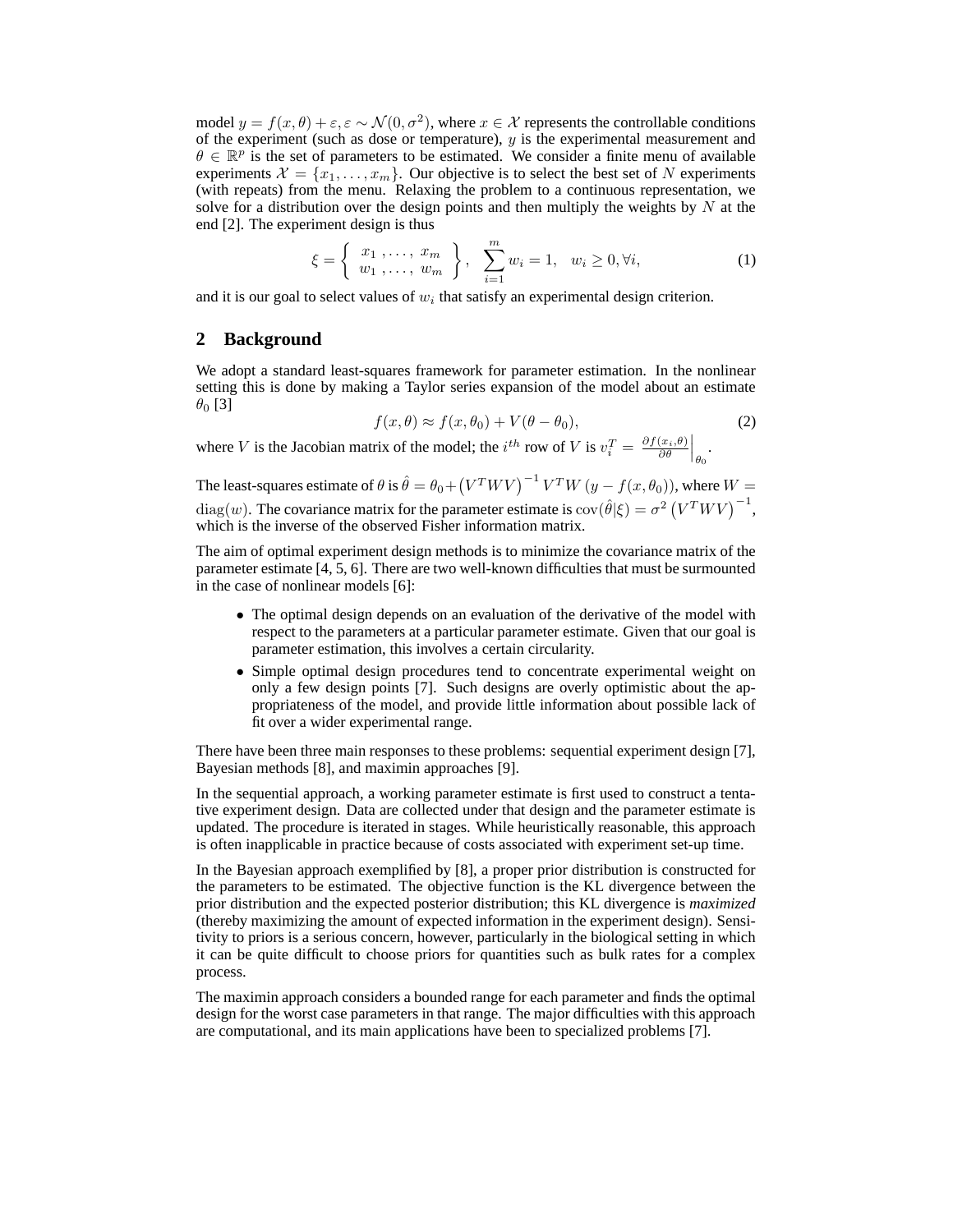The approach that we present here is closest in spirit to the maximin approach. We view both of the problems discussed above as arguments for a *robust* design, one which is insensitive to the linearization point and to model error. We work within the framework of E-optimal design (see below) and consider perturbations to the rank-one Fisher information matrix for each design point. An optimization with respect to such perturbations yields a robust semidefinite program [10, 11, 12].

# **3 Optimal Experiment Design**

The three most common scalar measures of the size of the parameter covariance matrix in optimal experiment design are:

- *D-optimal design*: determinant of the covariance matrix.
- *A-optimal design*: trace of the covariance matrix.
- *E-optimal design*: maximum eigenvalue of the covariance matrix.

We adopt the E-optimal design criterion, and formulate the design problem as follows:

$$
\mathcal{P}_0: p_0^* = \min_{w} \lambda_{\max} \left[ \left( \sum_{i=1}^m w_i v_i v_i^T \right)^{-1} \right] \quad s.t. \quad \sum_{i=1}^m w_i = 1 \tag{3}
$$

$$
w_i \ge 0, \forall i,
$$

where  $\lambda_{\text{max}}[M]$  is the maximum eigenvalue of a matrix M. This problem can be recast as the following semidefinite program [5]:

$$
\mathcal{P}_0: p_0^* = \max_{w,s} s \quad s.t. \quad \sum_{i=1}^m w_i v_i v_i^T \ge sI_p
$$
\n
$$
\sum_{i=1}^m w_i = 1, \quad w_i \ge 0, \forall i,
$$
\n(4)

which forms the basis of the robust extension that we develop in the following section.

# **4 Robust Experiment Design**

The uncertain parameters appear in the experiment design optimization problem through the Jacobian matrix,  $V$ . We consider additive unstructured perturbations on the Jacobian or "data" in this problem. The uncertain observed Fisher information matrix is  $F(w, \Delta) =$  $\sum_{i=1}^{m} w_i (v_i v_i^T - \Delta_i)$ , where  $\Delta_i$  is a  $p \times p$  matrix for  $i = 1, \ldots, m$ . We consider a spectral norm bound on the magnitude of the perturbations such that  $\|\mathbf{blkdiag}(\Delta_1, \ldots, \Delta_m)\| \leq \rho$ .

Incorporating the perturbations, the E-optimal experiment design problem with uncertainty based on (4) can be cast as the following minimax problem:

$$
\mathcal{P}_{\rho}: p_{\rho}^{*} = \min_{w,s} \max_{\|\Delta\| \leq \rho} -s
$$
\nsubject to\n
$$
\sum_{i=1}^{m} w_{i}(v_{i}v_{i}^{T} - \Delta_{i}) \geq sI_{p}
$$
\n
$$
\Delta = \textbf{blkdiag}(\Delta_{1}, \dots, \Delta_{m})
$$
\n
$$
\sum_{i=1}^{m} w_{i} = 1, \quad w_{i} \geq 0, \forall i.
$$
\n(5)

We will call equation (5) an *E-robust experiment design*.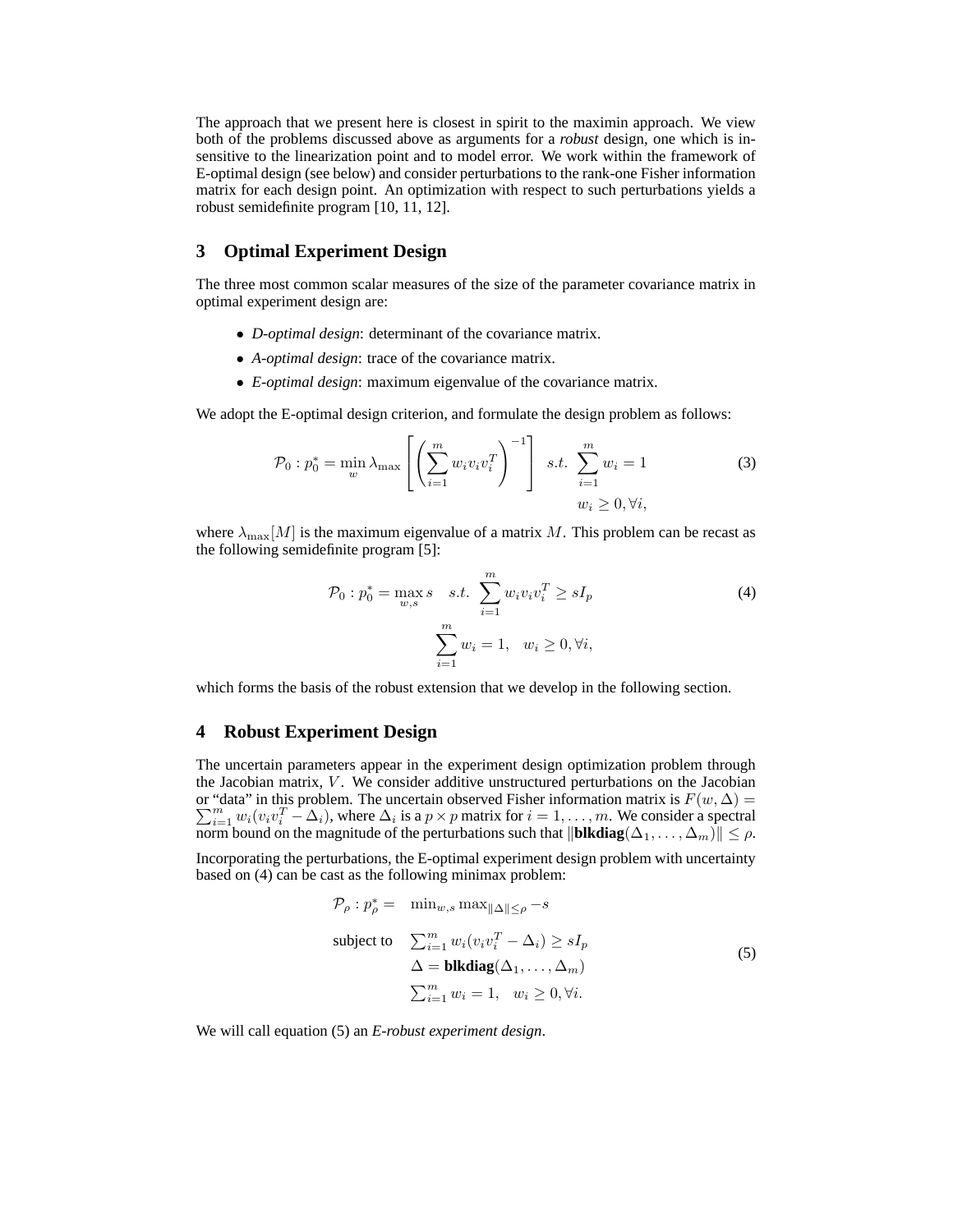To implement the program efficiently, we can recast the linear matrix inequality in (5) in a linear fractional representation:

$$
F(w, s, \Delta) = F(w, s) + L\Delta R(w) + R(w)^T \Delta^T L^T \ge 0,
$$

where

$$
F(w, s) = \sum_{i=1}^{m} w_i v_i v_i^T - sI_p, \qquad R(w) = \frac{1}{\sqrt{2}} (w \otimes I_p)
$$

$$
L = \frac{-1}{\sqrt{2}} \left( \mathbf{1}_m^T \otimes I_p \right), \quad \Delta = \mathbf{blkdiag}(\Delta_1, \dots, \Delta_m).
$$

Taking  $\Delta_1 = \cdots = \Delta_m$ , a special case of the S-procedure [11] yields the following semidefinite program:

$$
\mathcal{P}_{\rho}: p_{\rho}^{*} = \min_{w, s, \tau} -s
$$
\nsubject to\n
$$
\begin{bmatrix}\n\sum_{i=1}^{m} w_{i} v_{i} v_{i}^{T} - sI_{p} - \frac{m}{2} \tau I_{p} & w^{T} \otimes \frac{\rho}{\sqrt{2}} I_{p} \\
w \otimes \frac{\rho}{\sqrt{2}} I_{p} & \tau I_{mp}\n\end{bmatrix} \geq 0
$$
\n
$$
\sum_{i=1}^{m} w_{i} = 1, \quad w_{i} \geq 0, \forall i.
$$
\n(7)

If  $\rho = 0$  we recover (4). Using the Schur complement the first constraint in (7) can be further simplified to

$$
\sum_{i=1}^{m} w_i v_i v_i^T - \rho \sqrt{m} ||w||_2 \ge s I_p,
$$
\n(8)

which makes the regularization of the optimization problem (4) explicit. The uncertainty bound,  $\rho$ , serves as a weighting parameter for a Tikhonov regularization term.

#### **5 Results**

We demonstrate the robust experiment design on two models of biological systems. The first model is the Michaelis-Menten model of a simple enzyme reaction system. This model, derived from mass-action kinetics, is a fundamental building block of many mechanistic models of biological systems. The second example is a model of a complex calcium signal transduction pathway in macrophage immune cells. In this example we consider RNAi knockdowns at a variety of ligand doses for the estimation of receptor level parameters.

#### **5.1 Michaelis-Menten Reaction Model**

The Michaelis-Menten model is a common approximation to an enzyme-substrate reaction [13]. The basic chemical reaction that leads to this model is  $E + S \xrightarrow[k-1]{k+1} C \xrightarrow[k-1]{} E + P$ , where  $E$  is the enzyme concentration,  $S$  is the substrate concentration and  $P$  is the product concentration. We employ mass action kinetics to develop a differential equation model for this reaction system [13]. The velocity of the reaction is defined to be the rate of product formation,  $V_0 = \frac{\partial P}{\partial t}\Big|_{t_0}$ . The initial velocity of the reaction is

$$
V_0 \approx \frac{\theta_1 x}{\theta_2 + x},\tag{9}
$$

where

$$
\theta_1 = k_{+2}E_0, \quad \theta_2 = \frac{k_{-1} + k_{+2}}{k_{+1}}.\tag{10}
$$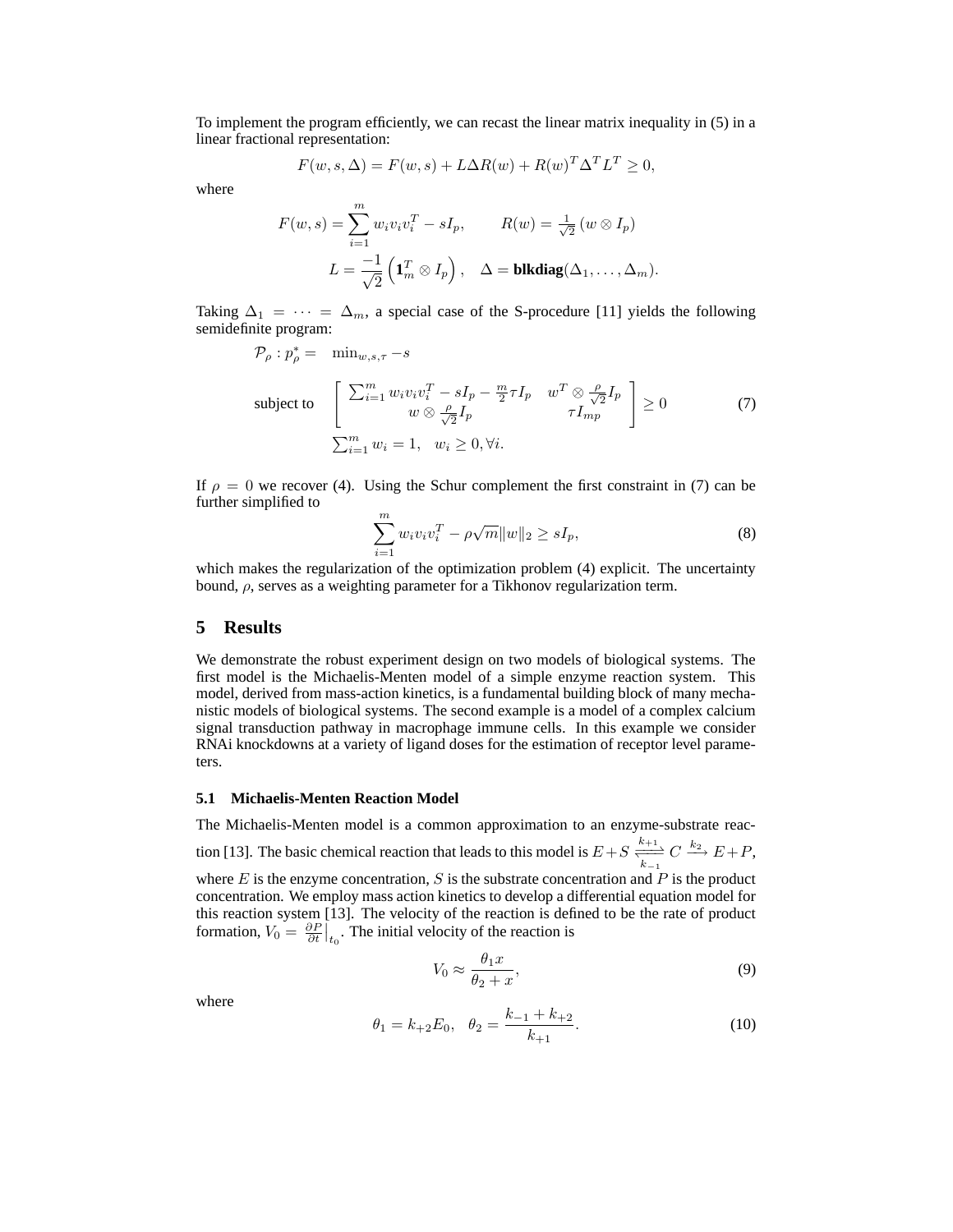We have taken the controllable factor,  $x$ , in this system to be the initial substrate concentration  $S_0$ . The parameter  $\theta_1$  is the saturating velocity and  $\theta_2$  is the initial substrate concentration at which product is formed at one-half the maximal velocity. In this example  $\theta_1 = 2$  and  $\theta_2 = 2$  are the total enzyme and initial substrate concentrations. We consider six initial substrate concentrations as the menu of experiments,  $\mathcal{X} = \left\{ \frac{1}{8}, 1, 2, 4, 8, 16 \right\}$ .

Figure 1 shows the robust experiment design weights as a function of the uncertainty parameter with the Jacobian computed at the true parameter values. When  $\rho$  is small, the experimental weight is concentrated on only two design points. As  $\rho \rightarrow \rho_{\text{max}}$  the design converges to a uniform distribution over the entire menu of design points. In a sense, this uniform allocation of experimental energy is most robust to parameter uncertainty. Intermediate values of  $\rho$  yield an allocation of design points that reflects a tradeoff between robustness and nominal optimality.



Figure 1: Michaelis-Menten model experiment design weights as a function of  $\rho$ .

For moderate values of  $\rho$  we gain significantly in terms of robustness to errors in  $v_i v_i^T$ , at a moderate cost to maximal value of the minimum eigenvalues of the parameter estimate covariance matrix. Figure 2 shows the efficiency of the experiment design as a function of  $\rho$  and the prior estimate  $\theta_{02}$  used to compute the Jacobian matrix. The E-efficiency of a design is defined to be

efficiency 
$$
\triangleq \frac{\lambda_{\text{max}} \left[ \text{cov} \left( \hat{\theta} | \theta, \xi_0 \right) \right]}{\lambda_{\text{max}} \left[ \text{cov} \left( \hat{\theta} | \theta_0, \xi_\rho \right) \right]}.
$$
 (11)

If the Jacobian is computed at the correct point in parameter space the optimal design achieves maximal efficiency. As the distance between  $\theta_0$  and  $\theta$  grows the efficiency of the optimal design decreases rapidly. If the estimate,  $\theta_{02}$ , is eight instead of the true value, two, the efficiency of the optimal design at  $\theta_0$  is 36% of the optimal design at  $\theta$ . However, at the cost of a decrease in efficiency for parameter estimates close to the true parameter value we guarantee the efficiency is better for points further from the true parameters with a robust design. For example, for  $\rho = 0.001$  the robust design is less efficient for the range  $0 < \theta_{02} < 7$ , but is more efficient for  $7 < \theta_{02} < 16$ .

#### **5.2 Calcium Signal Transduction Model**

When certain small molecule ligands such as the anaphylatoxin C5a are introduced into the environment of an immune cell a complex chain of chemical reactions leads to the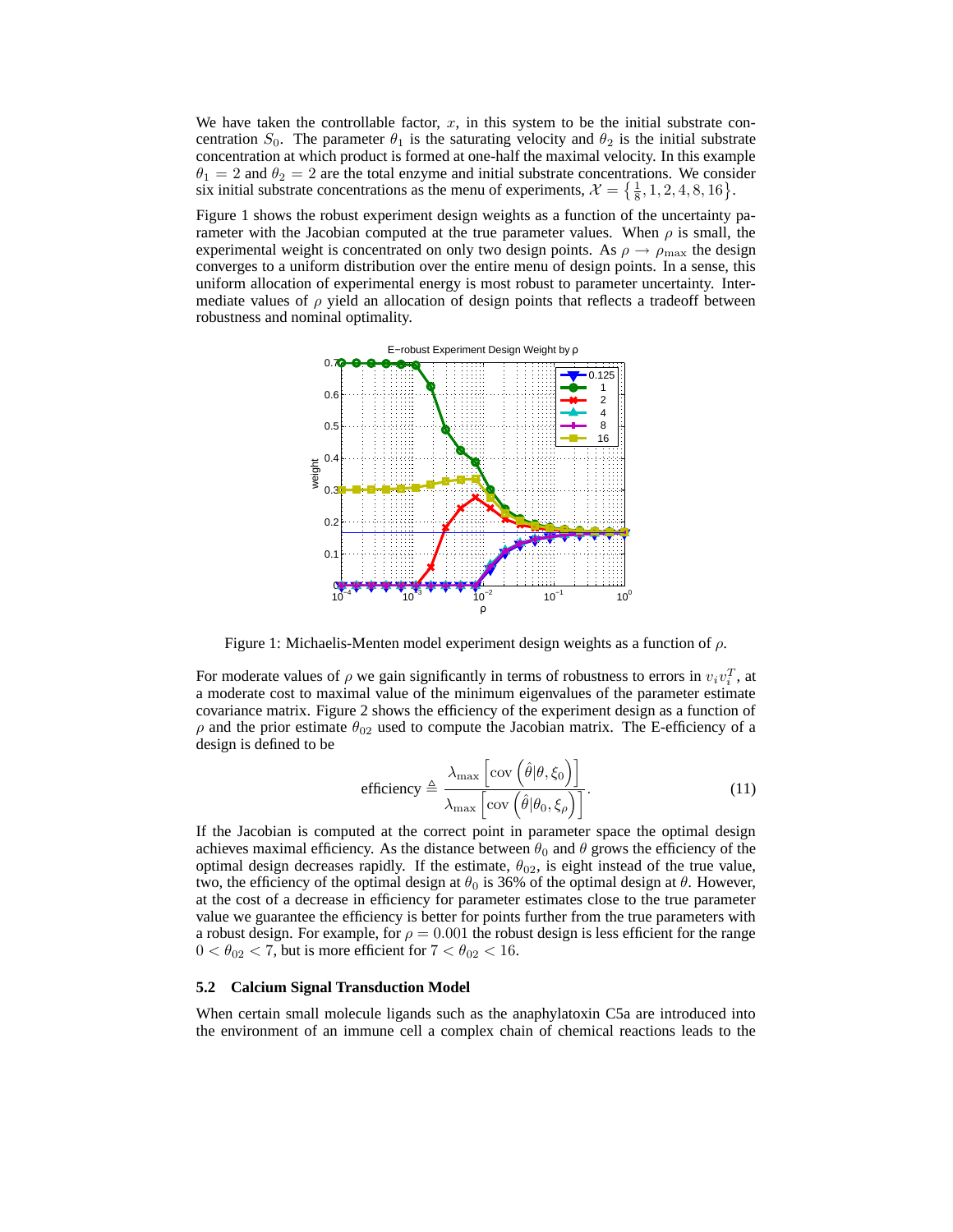

Figure 2: Efficiency of robust designs as a function of  $\rho$  and perturbations in the prior parameter estimate  $\theta_{02}$ .

transduction of the extracellular ligand concentration information and a transient increase in the intracellular calcium concentration. This chain of reactions can be mathematically modeled using the principles of mass-action kinetics and nonlinear ordinary differential equations. We consider specifically the model presented in [14] which was developed for the P2Y2 receptor, modifying the model for our data on the C5a receptor.

The menu of available experiments is indexed by one of two different cell lines in combination with different ligand doses. The cell lines are: wild-type and a *GRK2* knockdown line. *GRK2* is a protein that represses signaling in the G-protein receptor complex. When its concentration is decreased with interfering RNA the repression of the signal due to *GRK2* is reduced. There are 17 experiments on the menu and we choose to do 100 experiments allocated according the experiment design. For each experiment we are able measure the transient calcium spike peak height using a fluorescent calcium dye. We are concerned with estimating three C5A receptor parameters:  $K_1$ ,  $k_p$ ,  $k_{deg}$  which are detailed in [14]. We have selected the initial parameter estimates based on a least-squares fit to a separate data set of 67 experiments on a wild-type cell line with a ligand concentration of 250nM. We have estimated, from experimental data, the mean and variance for all of the experiments in our menu. Observations are simulated from these data to obtain the least-squares parameter estimate for the optimal, robust ( $\rho = 1.5 \times 10^{-6}$ ) and uniform experiment designs.

Figure 3 shows the model fits with associated 95% confidence bands for the wild-type and knockdown cell lines for the parameter estimates from the three experiment designs. A separate validation data set is generated uniformly across the design menu. Compared to the optimal design, the parameter estimates based on the robust design provide a better fit across the whole dose range for both cell types as measured by mean-squared residual error.

Note also that the measured response at high ligand concentration is better fit with parameters estimated from the robust design. Near  $1\mu$ M of C5a concentration the peak height is predicted to decrease slightly in the wild-type cell line, but plateaus for the *GRK2* knockdown cell line. This matches the biochemical understanding that *GRK2* acts as a repressor of signaling.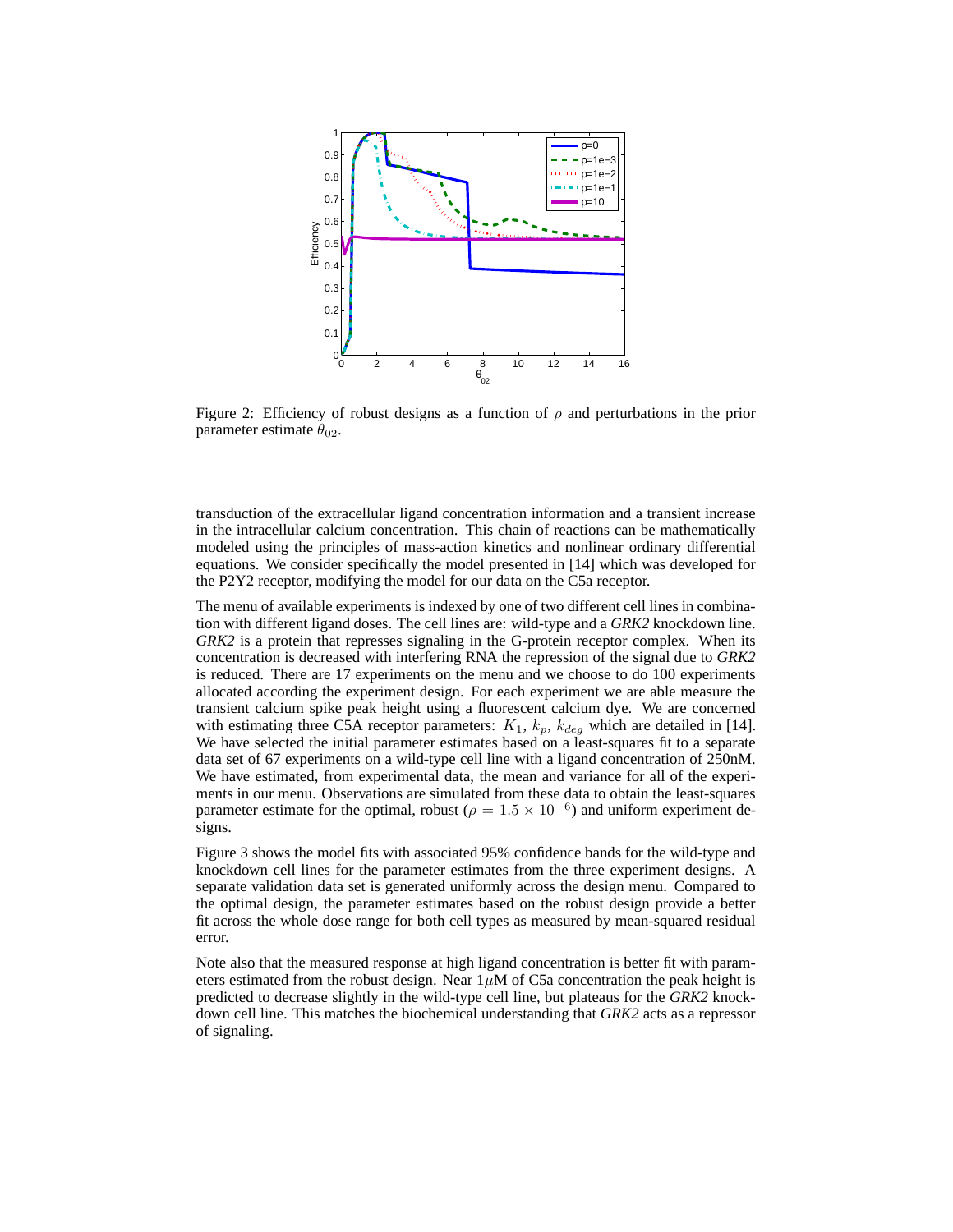

Figure 3: Model predictions based on the least squares parameter estimate using data observed from the optimal, robust and uniform design. The predicted peak height curve (black line) based on the robust design data is shifted to the left compared to the peak height curve based on the optimal design data and matches the validation sample (shown as blue dots) more accurately.

## **6 Discussion**

The methodology of optimal experiment design leads to efficient algorithms for the construction of designs in general nonlinear situations [15]. However, these varianceminimizing designs fail to account for uncertainty in the nominal parameter estimate and the model. We present a methodology, based on recent advances in semidefinite programming, that retains the advantages of the general purpose algorithm while explicitly incorporating uncertainty.

We demonstrated this robust experiment design method on two example systems. In the Michaelis-Menten model, we showed that the E-optimal design is recovered for  $\rho = 0$  and the uniform design is recovered as  $\rho \rightarrow \rho_{\text{max}}$ . It was also shown that the robust design is more efficient than the optimal for large perturbations of the nominal parameter estimate away from the true parameter.

The second example, of a calcium signal transduction model, is a more realistic case of the need for experiment design in high-throughput biological research. The model captures some of the important kinetics of the system, but is far from complete. We require a reasonably accurate model to make further predictions about the system and drive a set of experiments to estimate critical parameters of the model more accurately. The resulting robust design spreads some experiments across the menu, but also concentrates on experiments that will help minimize the variance of the parameter estimates.

These robust experiment designs were obtained using SeDuMi 1.05 [16]. The design for the calcium signal transduction model takes approximately one second on a 2GHz processor, which is less time than required to compute the Jacobian matrix for the model.

Research in machine learning has led to significant advances in computationally-efficient